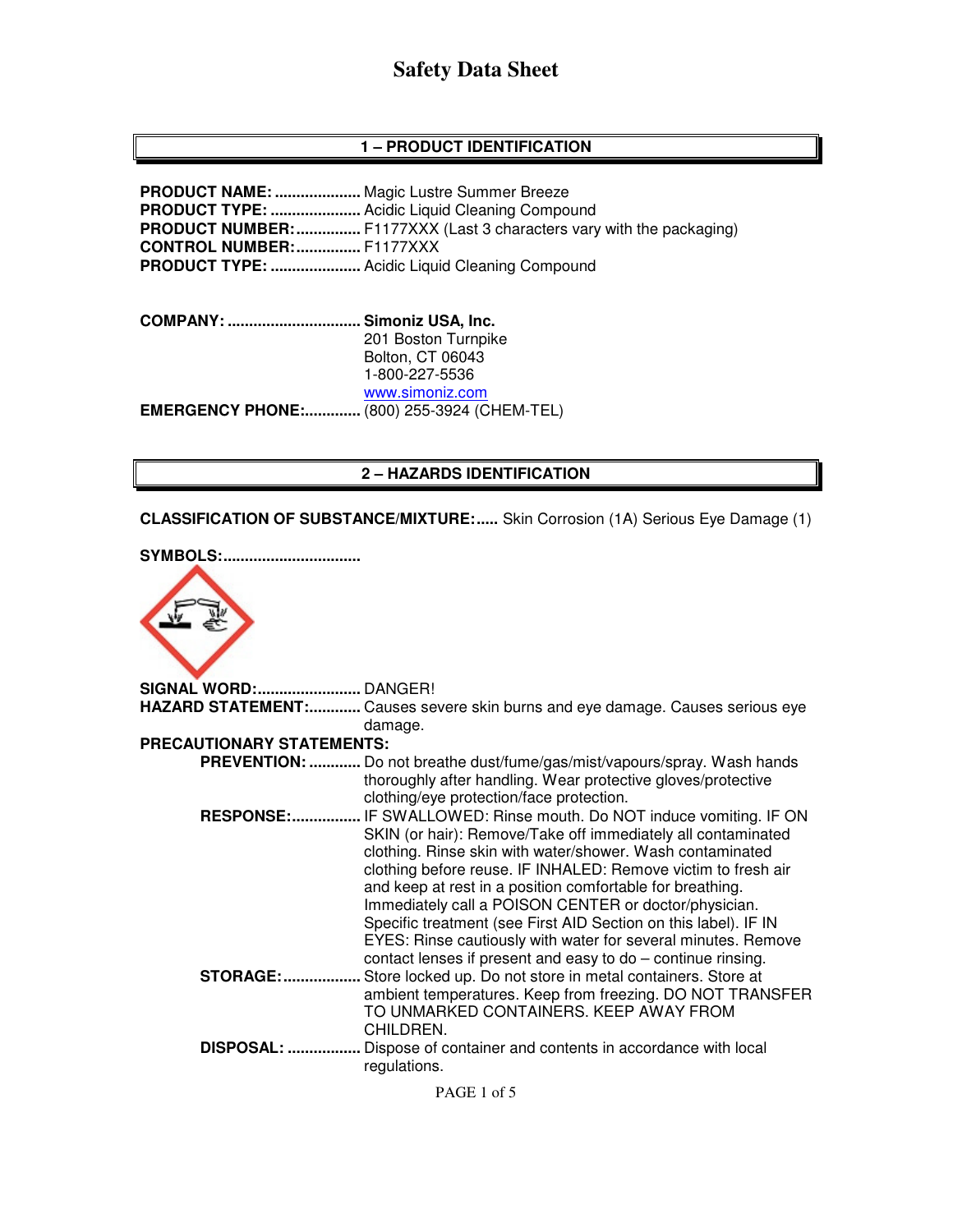# **3 – COMPOSITION / INFORMATION ON INGREDIENTS**

**INGREDIENT C.A.S. NUMBER**  Water 7732-18-5<br>
12-75-68439 Ma Olefin Sulfonate Sodium Alpha Olefin Sulfonate Phosphoric Acid Fragrance

7664-38-2 Not listed

Percentages of ingredients are being withheld as trade secret information. This information will be disclosed as necessary to authorized individuals

### **4 – FIRST-AID MEASURES**

|                        | <b>BREATHING (INHALATION):</b> If victim shows signs of discomfort or irritation, remove to fresh<br>air. If symptoms persist, get immediate medical attention.                                                                                                |
|------------------------|----------------------------------------------------------------------------------------------------------------------------------------------------------------------------------------------------------------------------------------------------------------|
|                        | SWALLOWING (INGESTION): . DO NOT INDUCE VOMITING! Drink a large quantity of water,<br>followed by either milk or a minimum of 2 teaspoons of milk of<br>magnesia. Do not attempt to give liquids to an unconscious<br>person. Get immediate medical attention! |
| EYES:                  | Flush eyes with a large quantity of fresh water for at least 15<br>minutes. Apply ice compresses and GET IMMEDIATE<br>EMERGENCY MEDICAL ATTENTION by an eye specialist. It<br>may be necessary to take victim to a hospital emergency room.                    |
| <b>SKIN (DERMAL): </b> | Immediately flush from skin and clothing with large amounts of<br>fresh water. Get immediate medical attention. Rewash<br>contaminated clothing before wearing.                                                                                                |

### **5 – FIRE-FIGHTING MEASURES**

**FLASHPOINT: ...........................** This product is non-flammable.

**EXTINGUISHING MEDIA: .........** This product is non-flammable. Use extinguishing media suitable for materials already burning.

**SPECIAL FIRE FIGHTING PROCEDURES: ............** Firefighters working in areas where this product is present should be equipped with an approved, fully enclosed SCBA.

**UNUSUAL FIRE AND EXPLOSION HAZARDS: ......** None known.

# **6 – ACCIDENTAL RELEASE MEASURES**

**SPILL PROCEDURES: .............** Dike to prevent spillage into streams or sewer systems. Consult local, state and federal authorities. **WASTE DISPOSAL: .................** As recommended by local, state and federal authorities.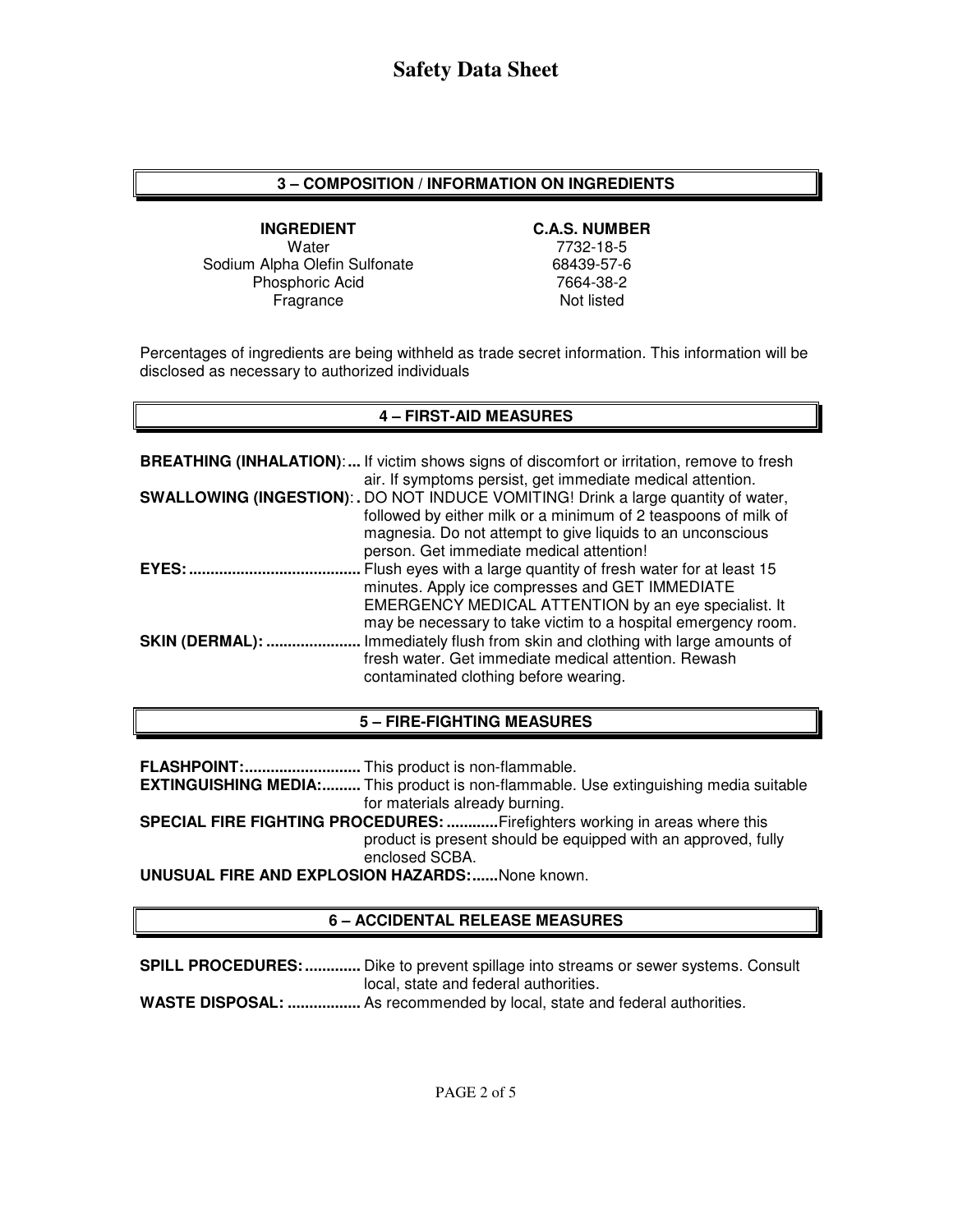# **Safety Data Sheet**

#### **7 – HANDLING and STORAGE**

| <b>STORAGE:</b>  | Do not store in metal containers. Store at ambient temperatures.                                                                                                                                                                                                         |
|------------------|--------------------------------------------------------------------------------------------------------------------------------------------------------------------------------------------------------------------------------------------------------------------------|
|                  | Keep from freezing. DO NOT TRANSFER TO UNMARKED<br>CONTAINERS. KEEP AWAY FROM CHILDREN.                                                                                                                                                                                  |
| <b>HANDLING:</b> | Under normal use according to label instructions, special<br>protection should not be necessary. Wear eye protection if<br>product is likely to splash. Do not place this product in an<br>unmarked container! Keep away from children! Spilled material is<br>slippery. |

#### **8 – EXPOSURE CONTROLS / PERSONAL PROTECTION**

**RESPIRATORY PROTECTION:** If necessary, use an OSHA approved respirator for acid gases. **PROTECTIVE CLOTHING:.......** Nitrile, vinyl or neoprene gloves. Splash goggles and face shield. Protective outerwear and boots. **ADDITIONAL MEASURES: ......** Under normal use according to label instructions, special protection should not be necessary. Wear eye protection if product is likely to splash. Do not place this product in an unmarked container! Keep away from children! Spilled material is

| <b>INGREDIENT</b>             | <b>C.A.S. NUMBER</b> | <b>PEL</b>                         |
|-------------------------------|----------------------|------------------------------------|
| Water                         | 7732-18-5            | No limits established              |
| Sodium Alpha Olefin Sulfonate | 68439-57-6           | No limits established              |
| Phosphoric Acid               | 7664-38-2            | 1 mg/m3TLV, 3 mg/m3<br><b>STEL</b> |
| Fragrance                     | Not Listed           | No limits established              |

### **9 – PHYSICAL / CHEMICAL PROPERITES**

**APPEARANCE & ODOR: .........** Light golden transparent liquid. Pleasant scent. **ODOR THRESHOLD: ...............** N/A **pH: .............................................** 1.5 **MELTING POINT: .....................** 210 degrees F. **FREEZING POINT: ...................** N/A **BOILING POINT:.......................** 210 degrees F. **BOILING POINT RANGE:......... N/A FLASHPOINT: ...........................** This product is non-flammable. **EVAPORATION RATE: .............** N/A **FLAMMABILITY (solid/gas):....** N/A **EXPLOSION LIMITS: ................** N/A **VAPOR PRESSURE: ................** N/A **VAPOR DENSITY (AIR=1): .......** N/A **SPECIFIC GRAVITY: ................** 1.1 **SOLUBILITY IN WATER: .........** Completely soluble. **PARTITION COEFFICIENT: .....** N/A

slippery.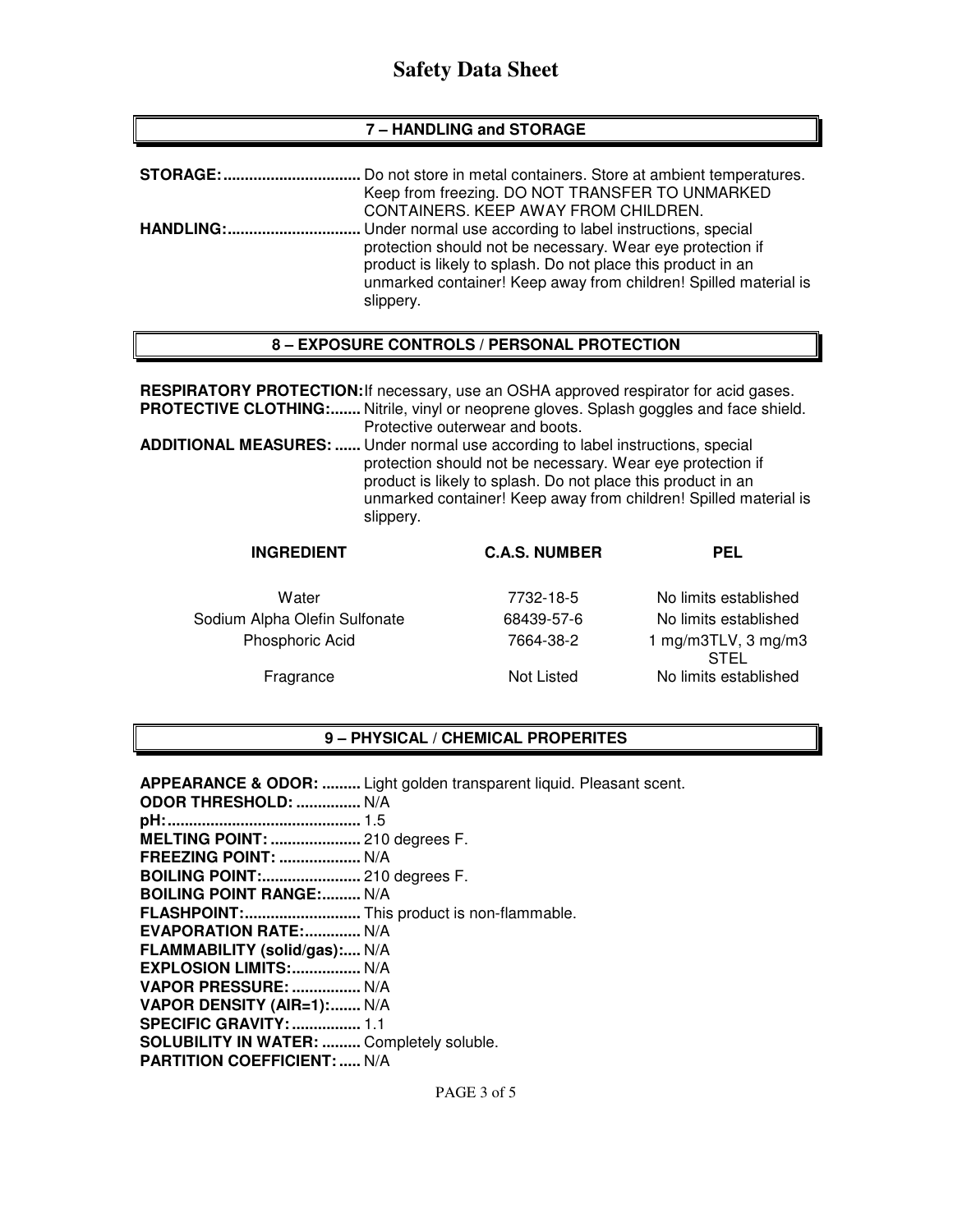| VISCOSITY:  Water thin |  |
|------------------------|--|

# **10 – STABILITY and REACTIVITY**

**STABILITY: ...............................** Stable under normal conditions. **HAZARDOUS DECOMP.: .........** This product not known to polymerize. **INCOMPATIBILITY: ..................** Ferrous metals, aluminum, zinc, magnesium and any other acid sensitive materials.

# **11 – TOXICOLOGICAL INFORMATION**

**ROUTE(S) OF ENTRY: .............** Inhalation, skin absorption, or ingestion. **LISTED CARCINOGEN: ...........** None over 0.1%. Not listed by IARC, NTP or OSHA. **MEDICAL CONDITION AGGRAVATED: ..................** None known. **INHALATION: ............................** Not likely to be inhaled in hazardous amounts. Avoid exposure to mists or vapors. Maintain adequate ventilation in the work area. **INGESTION: ..............................** This material can cause burns and serious damage to throat, esophagus and stomach. **EYES: ........................................** Can cause serious burns and/or blindness. **SKIN (DERMAL): ......................** This product may cause burns or irritation if not removed from the skin. **ACUTE TOXICITY\* (ORAL):…… .............................** >2000 mg/kg **ACUTE TOXICITY\* (DERMAL):.. .............................** >2000 mg/kg **ACUTE TOXCITY\* (INHALATION):...............................>20,000 ppm V (Gas), >20 mg/l (Vapor), >5** mg/l (Dust)

**\***Determined using the additivity formula for mixtures (GHS Purple Book, 3.1.3.6)

**12 – ECOLOGICAL INFORMATION** 

### **ENVIRONMENTAL FATE AND DISTRIBUTION:** N/A

### **13 –DISPOSAL CONSIDERATIONS**

**WASTE DISPOSAL: .................** As recommended by local, state and federal authorities.

### **14 – TRANSPORTATION INFORMATION**

PROPER SHIPPING NAME:..... Compounds, Cleaning, Liquid (contains phosphoric acid) **HAZARD CLASS: ......................** 8 **UN/NA NUMBER: .....................** NA 1760 **PACKAGING GROUP :.............. III**